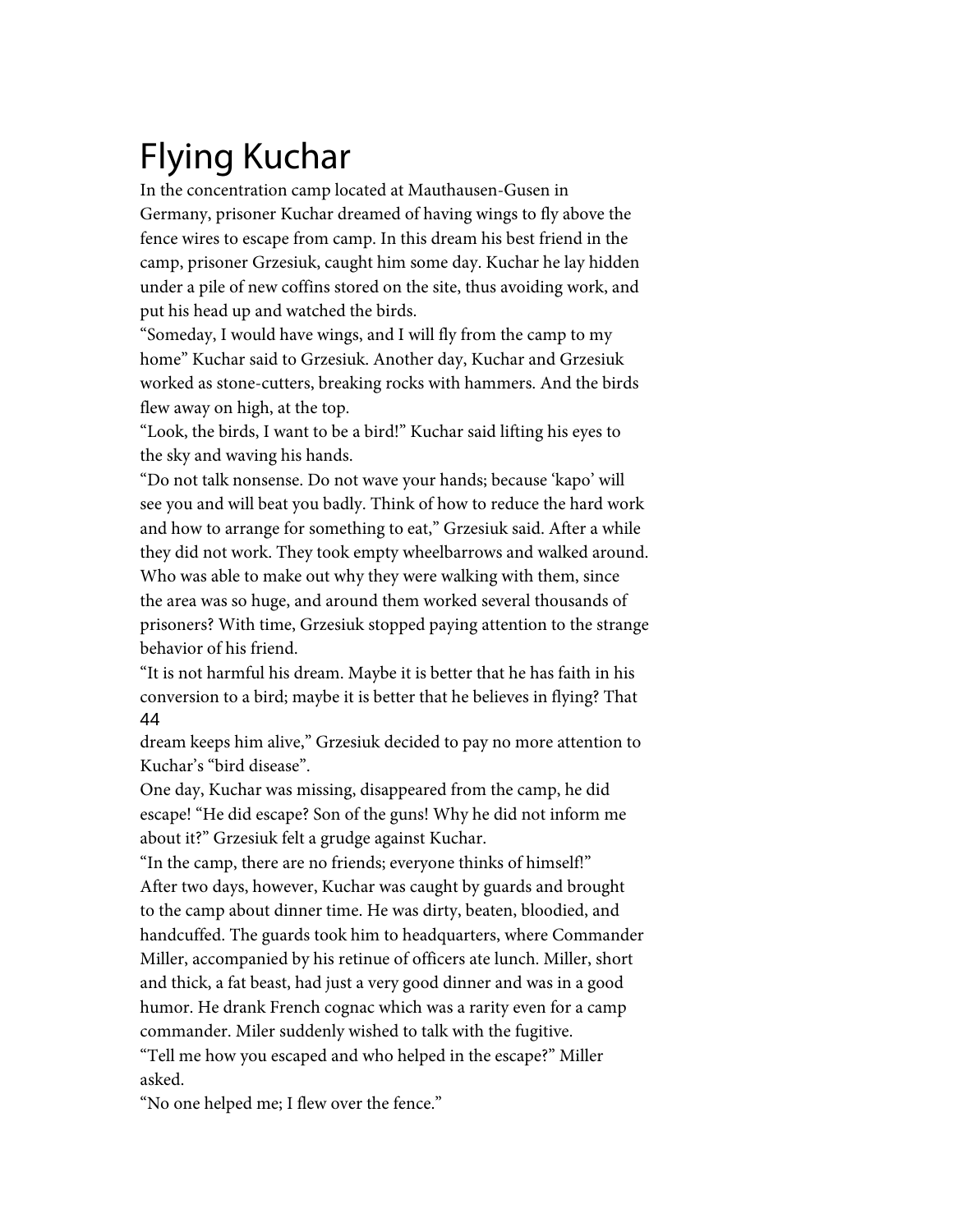"You flew out? Are you trying to make a fool of me?!" said Miller surprised and rising his eyebrows.

''I swear to God, it wasn't my intention.''

''Why are you telling me such nonsense? I do not see any wings attached to your body!''

''It is not nonsense. I can demonstrate my flying to you, Commandant. The wings will show in time of detachment from the earth."

''But, what will happen if you fail to take off and fly?'' asked Miller ironically and winked at the surrounding officers. The officers nodded smiling; they also drank too much alcohol.

''In this case, I will allow you to shoot me personally. But if I fly, you will give me freedom."

''Look, how he is gracious, he will allow me to shoot him!'' laughed Miller, and the officers laughed too.

''But, I can kill you without your permission!''

''It is true, but there is a huge difference between killing with

permission and killing without permission.''

''Do you think so?''

''It is according to the law; I studied it before the war.''

45

''Look at him, I thought that he studied aircraft construction since he found a way to fly!'' and all officers were laughing again.

Miller's eyes were full of tears from laughing so hard. He wiped them.

''I can take your bet, I do risk anything. Of course, I cannot give you freedom, but I can give you the job in a kitchen. You will be hungry no more, and you will live long.''

Then he turned to his officers.

''This prisoner is so funny. We Germans are the nation of culture,

and we like humor. Am I right?''

The officers eagerly nodded.

''So can we give him a chance? Officers, what do you think?'' Miller looked at the officers. Of course no one protested.

Miller did not wait for an answer; he gave the order to take Kuchar outside to the assembly square. Miller and the officers went outside too, with full glasses in their hands, laughing. Only Kuchar looked serious, walking with tense face. Miller gave the order to guards, "Do not shoot prisoner Kuchar!''

"And bring to the assembly square all the prisoners, right now!" Miller shouted to the Chief of Security. His order was sent to all personnel in the camp.

''Which way do you want to fly? In the direction of your house in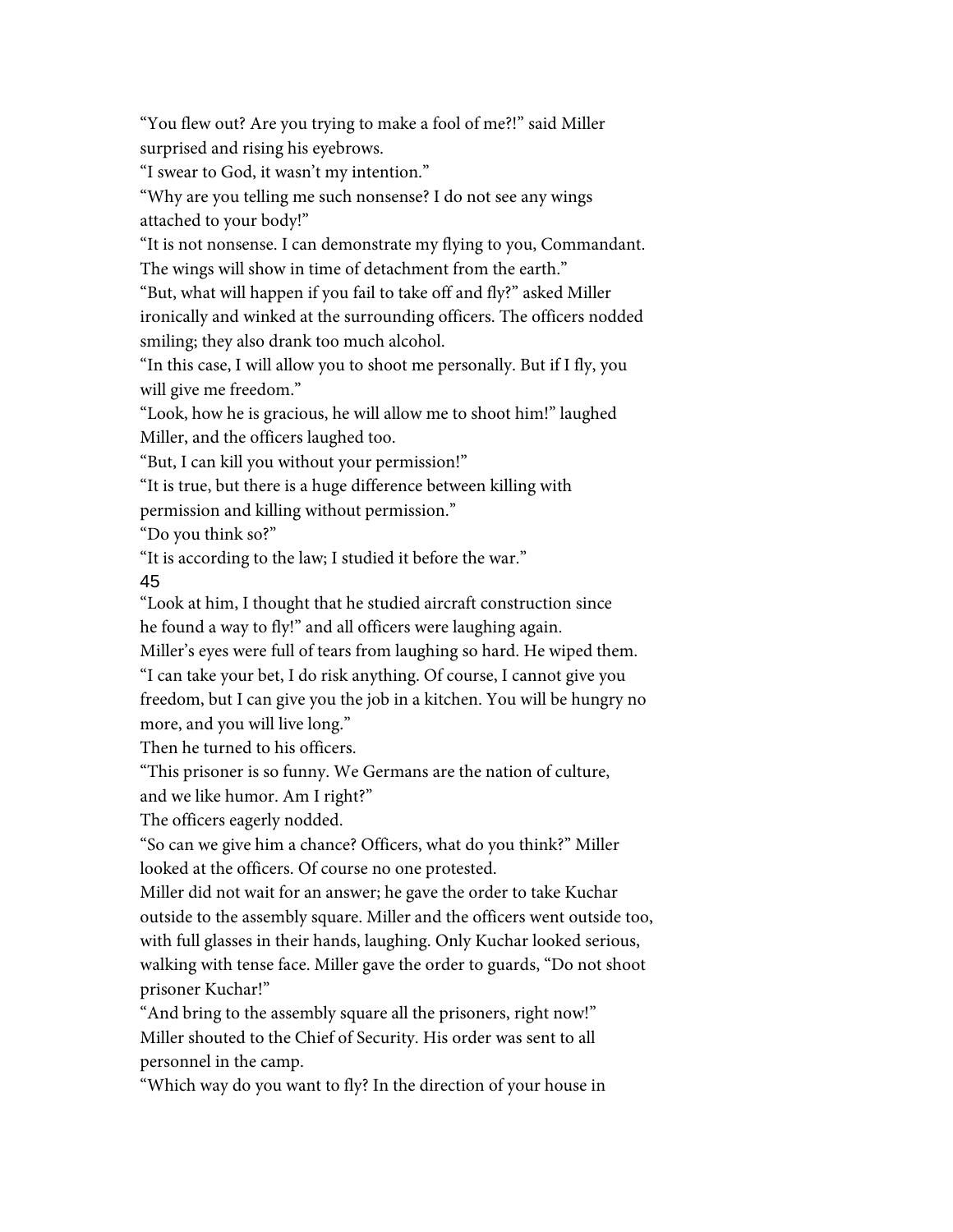Poland?'' asked Miller and again broke into laughing.

''In this direction, in the direction of the gate, because the gate is a bit down; I will stay over there on the small hill, and I will accelerate down.

It will give me more speed and easier to raise," said Kuchar gravely.

"Choose any direction to fly, but fly! If not, I will take off your skin!" roared Miller, and emptied his glass, which was immediately refilled by nearby officer.

In the meantime, the prisoners filled the assembly square and watched Kuchar with amazement.

''What is happening? What is going on?'' they asked each other, but no one knew anything.

"Apparently, Kuchar wants to fly," said somebody.

''What nonsense are you talking?!''

''If you do not believe it, you will see it for yourself.'' 46

Thousands of prisoners gathered at the assembly square. Due to lack of space, some prisoners climbed on the roofs to get a better view. Amazingly, this time none of the guards tried to remove them. Kuchar stood on a knoll, did some sit-ups, and waved his hands. Miller was giggling and exchanging ironic remarks with his retinue. The prisoners were silent, they were completely surprised when suddenly Kuchar started walking, in the beginning slowly, then walking quickly and finally going into a run.

He ran slowly at first, then faster and faster, at the same time waving his hands and making a sound like a bird squeak. He was getting closer and closer to the gate. The spellbound prisoners watched him, and everyone, even the guards, wished to see him fly out of the camp. They forgot that a human is not a bird. The prisoners forgot about their misery, lost their pessimism, and common sense. Kuchar enchanted them, like a magician. Even always calm and sober Grzesiuk, for a moment, imagined Kuchar flying over the wires. Kuchar had almost approached the gate where the guard stared with open mouth, looking at the prisoner's oddness.

Kuchar was just a few meters from the gate and at that moment Grzesiuk knew that he could not manage to rise above the gate. The guard at the gate would normally open fire, but he got order not to shoot so he not shoots!

Everyone watched in suspense, wondering whether Kuchar would fly or not?

Even Miller was under the input of collective influence and stood frozen, with glass in his hand. Kuchar reached the gate, quickly climbed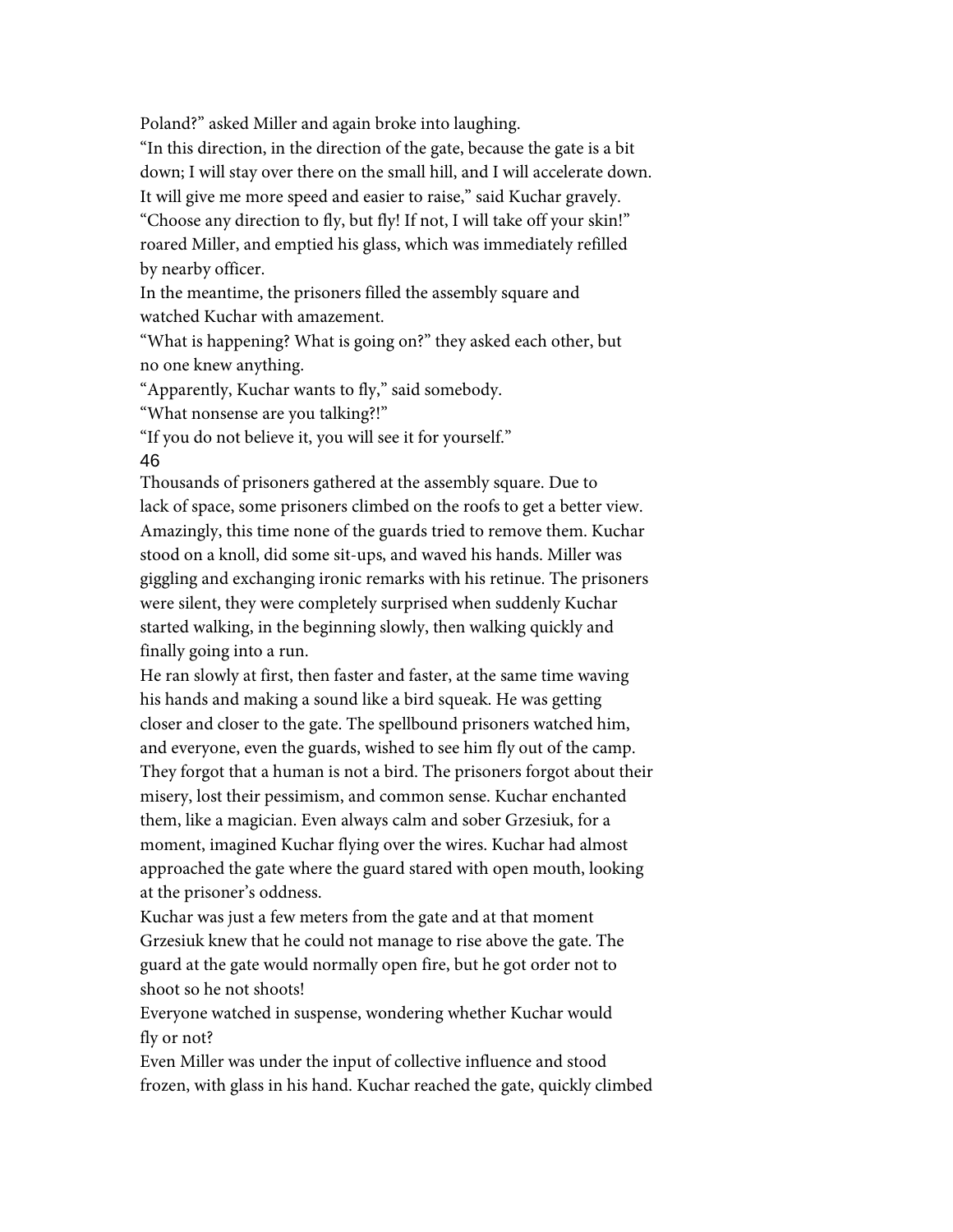up on it, and was on the other side and ran away, straight into the nearby forest. And this time, he was not waving his arms and not imitating bird call. With all of his power in his legs he headed for freedom in the forest. "Shoot," Miller shouted, grabbing the pistol from the holster. The guard woke up, took aim and pulled the trigger. But the shot was not heard; the lock was jammed! The changes of that happening probably one in a million!

The guard unsuccessfully fought fiercely with the lock. Drunken Miller and the other drunken officers opened fire, but they did not hit the target. They hit the guard, who finally fixed the lock and aimed his rifle at Kuchar. The guard felt down, either killed or wounded. ''Kuchar, run, run!'' screamed the crowd of prisoners.

And Kuchar ran; soon he was at edge of the forest and disappeared in the woods. Miller and his officers immediately sobered up. Miller issued a loud order to chase Kuchar immediately using trained dogs. ''Kuchar has no chance to escape,'' assessed the prisoners.

''If it was at night, maybe, but not in daylight.''

''He cannot run away from the dogs!''

But surprisingly, Kuchar was not caught that day or the next day or after a few days. It was obvious that the Germans had lost Kuchar forever. Now the prisoners believed in the success of his escape. Thousands of prisoners enjoyed this success; euphoria reigned in the camp. The prisoners walked smiling, gathering in groups and talking, talking, talking about escape.

"But how is it possible, that he was not caught?" everybody was wondering.

"He flew, as he promised," explained Grzesiuk.

''How he flew, since we saw that he ran on his feet?''

''He was not flying over the open land, because it would be easy to shoot him. But in the forest, he did fly from tree to tree. And it is the reason, why they could not catch him; there were no traces on earth, so dogs could not detect him, because simply there were not traces at all. Grzesiuk stubbornly repeated his version whole time of his stay in camp until the liberation in May 1945. And he repeated it, year after year, after liberation, at the annual meetings of the former prisoners from Mauthausen-Gusen in the Bristol Hotel in Warsaw.

''Well, Grzesiuk, maybe you are right; maybe it is true that Kuchar flew, but why is he not with us? Why did he not fly to Warsaw to enjoy our annual meetings?''

''Well, he flew the long distance to a warm country. He is not stupid to be frozen in cold Poland''. After this explanation everyone began